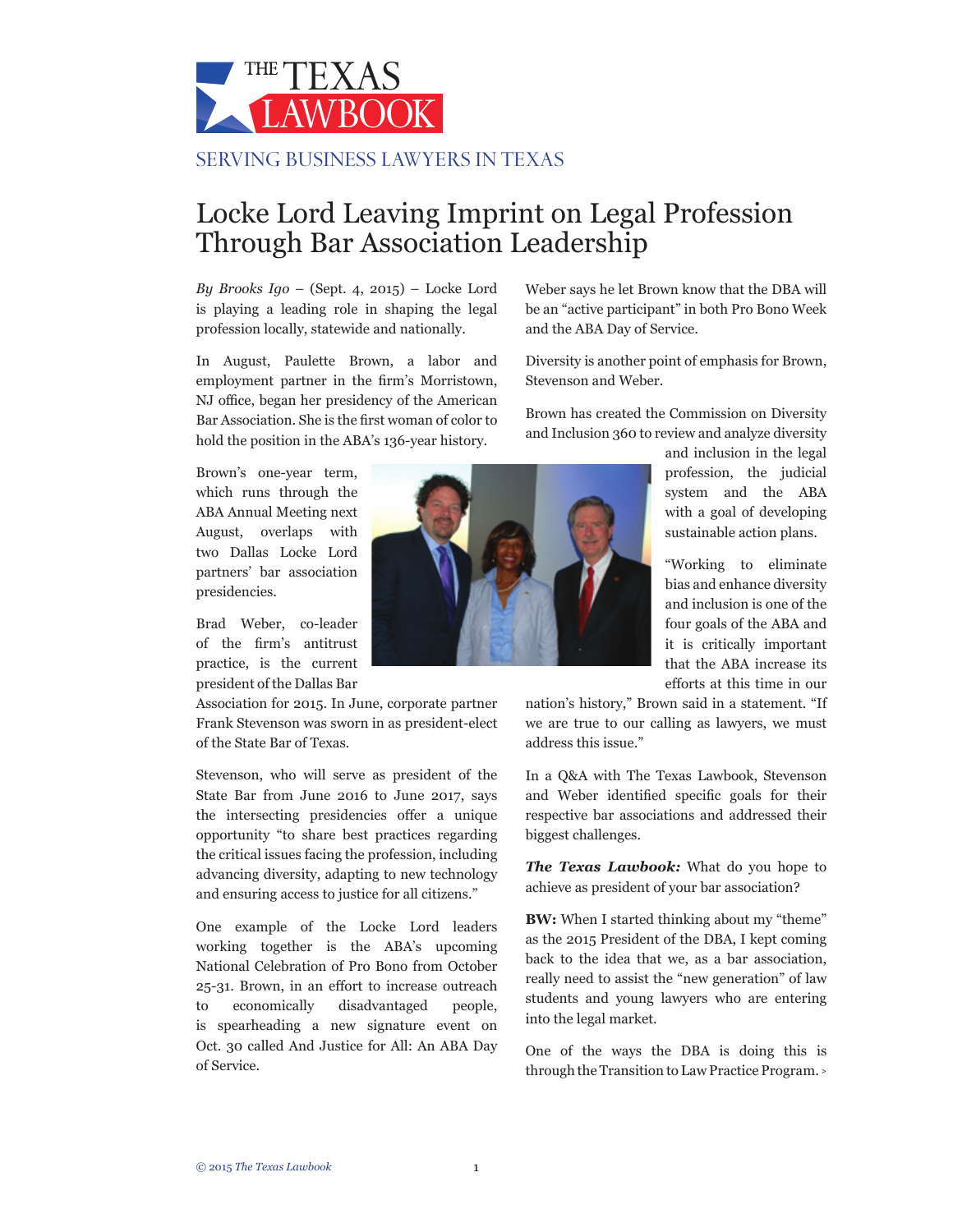

This program was the brainchild of Justice Doug Lang and then-DBA President Frank Stevenson back in 2008. The concept of the program is to match experienced lawyers with new attorneys at the beginning of their legal careers. Through a series of group presentations and one-on-one mentoring, the new lawyers are provided with



the necessary essentials to start their careers on the proper path. This year the Transition to Law Practice Program includes a number new features, which I think has improved the program and made it more accessible to our younger lawyers.

*Brad Weber*

The DBA also is working with a number of local and regional law schools in North Texas to sponsor a debt counseling conference, which will focus on options for law students and young lawyers to better manage their student loan debts and understand law firm financial issues. This conference will take place in October and we are anticipating that over a hundred law students will attend.

In addition, for 2015 I am focusing on another segment of our community with the creation of a new DBA Section. It was brought to my attention last year that the DBA does not have an Immigration Law section, despite the fact that Dallas is now the home for over 350,000 foreignborn residents, and immigration law reform is one of the high-profile legal issues in our country today.

**FS:** I plan to focus on furthering our profession's core imperatives: pro bono, diversity and professionalism. That includes instilling these values in the young lawyers who will inherit our profession and ensuring we are engaging all our members, listening to their needs, responding with practical assistance and delivering palpable benefits.

*TLB:* What are the biggest challenges unique to your bar association?

**BW:** As a volunteer bar association, the DBA faces two significant challenges this year and on into the future: (1) continuing to provide valuable and compelling benefits and services to our members, especially in the face of growing competition from other CLE providers and information sources; and (2) attracting the active and sustained participation of expanded segments of the lawyer population in Dallas, including young and newly-licensed lawyers, minority lawyers and specialized groups such as the criminal bar, government lawyers and in-house counsel. Most of my efforts this year as DBA President have been focused on these two challenges.

**FS:** The State Bar of Texas must continue working to protect the public and its lawyers against the unauthorized practice of law. I believe the bar must expand its career counseling and



job placement services to support our members. We must also continue to protect our ability to selfregulate, and to educate the public about the unique role that lawyers play in providing legal aid, serving their communities and promoting justice.

*Frank Stevenson*

Finally, I want to continue my predecessors' efforts in further knitting together the Texas bar.

Campaigning last March, I crisscrossed this state, meeting Texas lawyers: The 96-year-old in Amarillo who flew to danger from the deck of World War II carriers; the legal services lawyer in Edinburg, fresh from law school and luminous with the prospect of serving the least, the lost and the last; the two guys in blue jeans, excitedly setting up their new law firm in Longview; the assistant county attorney in El Paso, **<sup>&</sup>gt;**